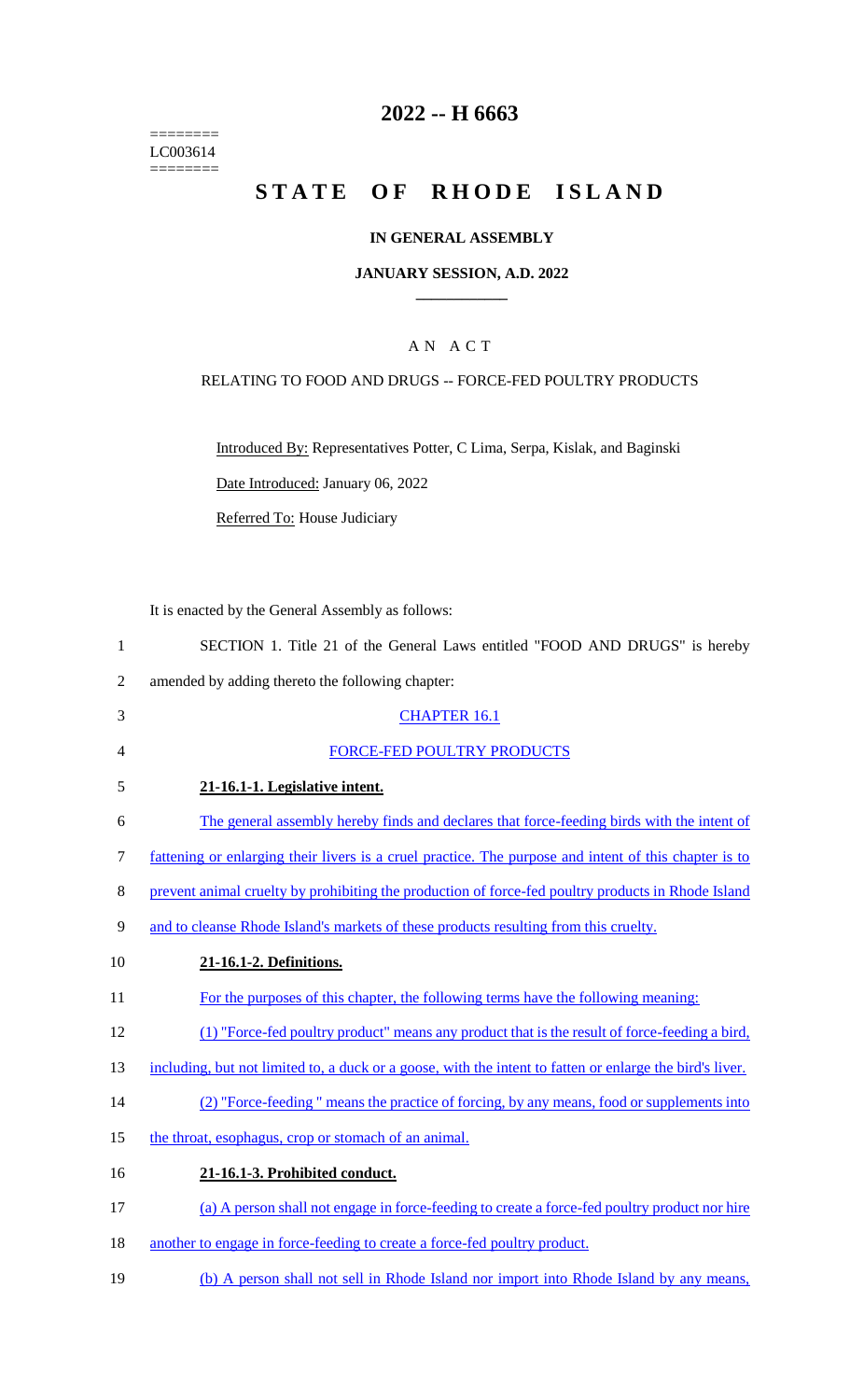1 including, but not limited to, direct, telephone, electronic or internet sales, any force-fed poultry product or food containing a force-fed poultry product. For purposes of this chapter, there shall be a rebuttable presumption that an item that is in any way identified or labelled as "foie gras", or listed on a menu as "foie gras", is a force-fed poultry product. Any party seeking to rebut such 5 presumption shall provide documentary evidence proving that the product they are storing, keeping, maintaining, offering for sale, or selling is not a force-fed poultry product as defined in this chapter. **21-16.1-4. Enforcement.**  (a) Any person who is found to violate any provision of this chapter shall be subject to a civil penalty of five hundred dollars (\$500) for each violation. Each such violation may be treated as a separate and distinct offense, and in the case of a continuing violation, each day's continuance 11 thereof may be treated as a separate and distinct offense. (b) Any person who violates any provision of this chapter may be prosecuted by the board 13 of health or the health department of the city or town where the violation occurs, or by the state 14 department of health, and such board or department after deducting the costs of trial and conviction, 15 may retain the balance of the fine or fines recovered for the use of the board or department. (c) A peace officer, officer of a humane society, or officer of an animal control or animal regulation department of a public agency, may issue a citation to a person who violates this chapter.

18 SECTION 2. This act shall take effect on January 1, 2023.

======== LC003614 ========